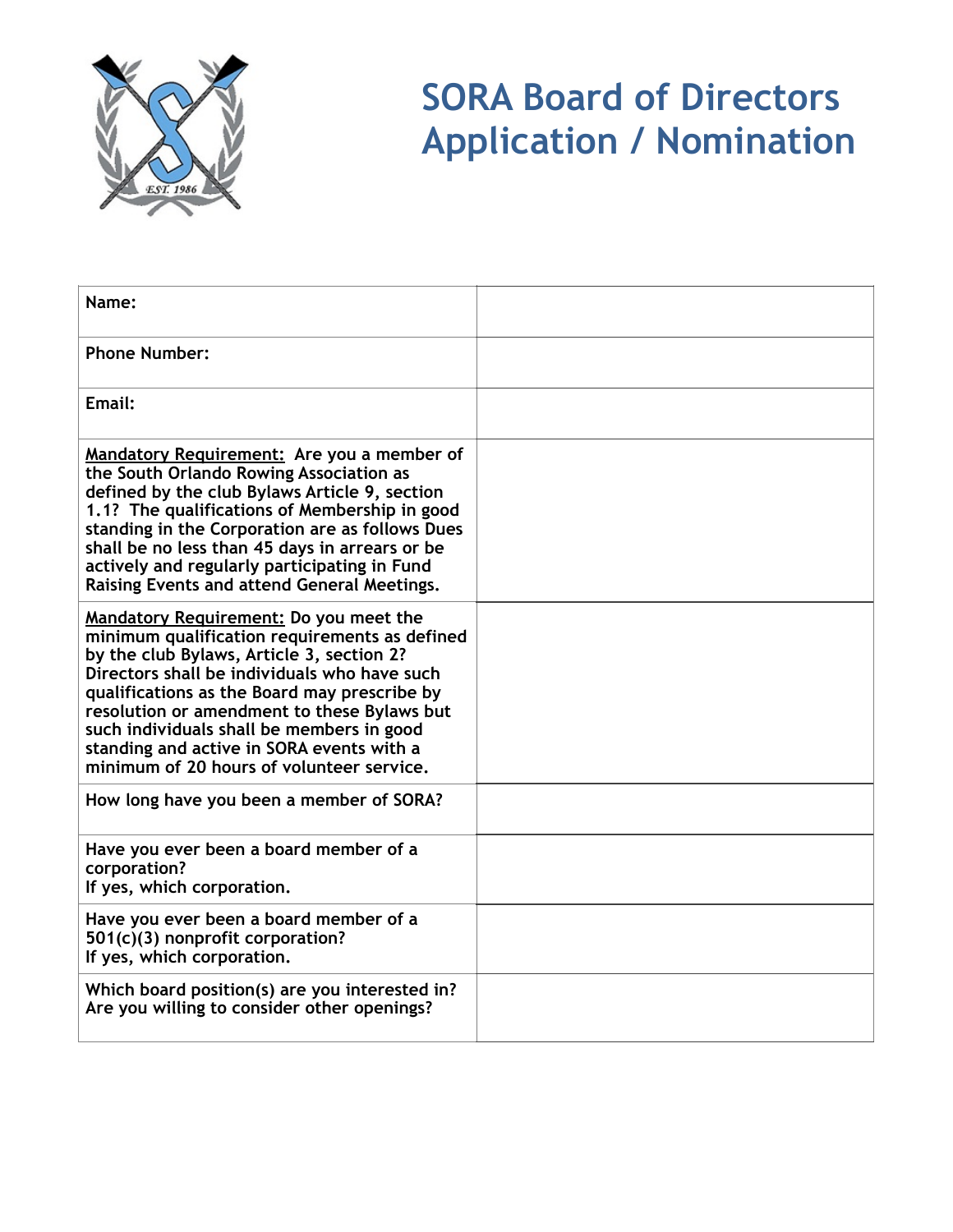| Why do you want to be a member of the<br><b>SORA Board of Directors?</b>           |  |
|------------------------------------------------------------------------------------|--|
| What would you want to change to better<br>the operation for the club?             |  |
| Are there any other items that you wish to<br>share with the nominating committee? |  |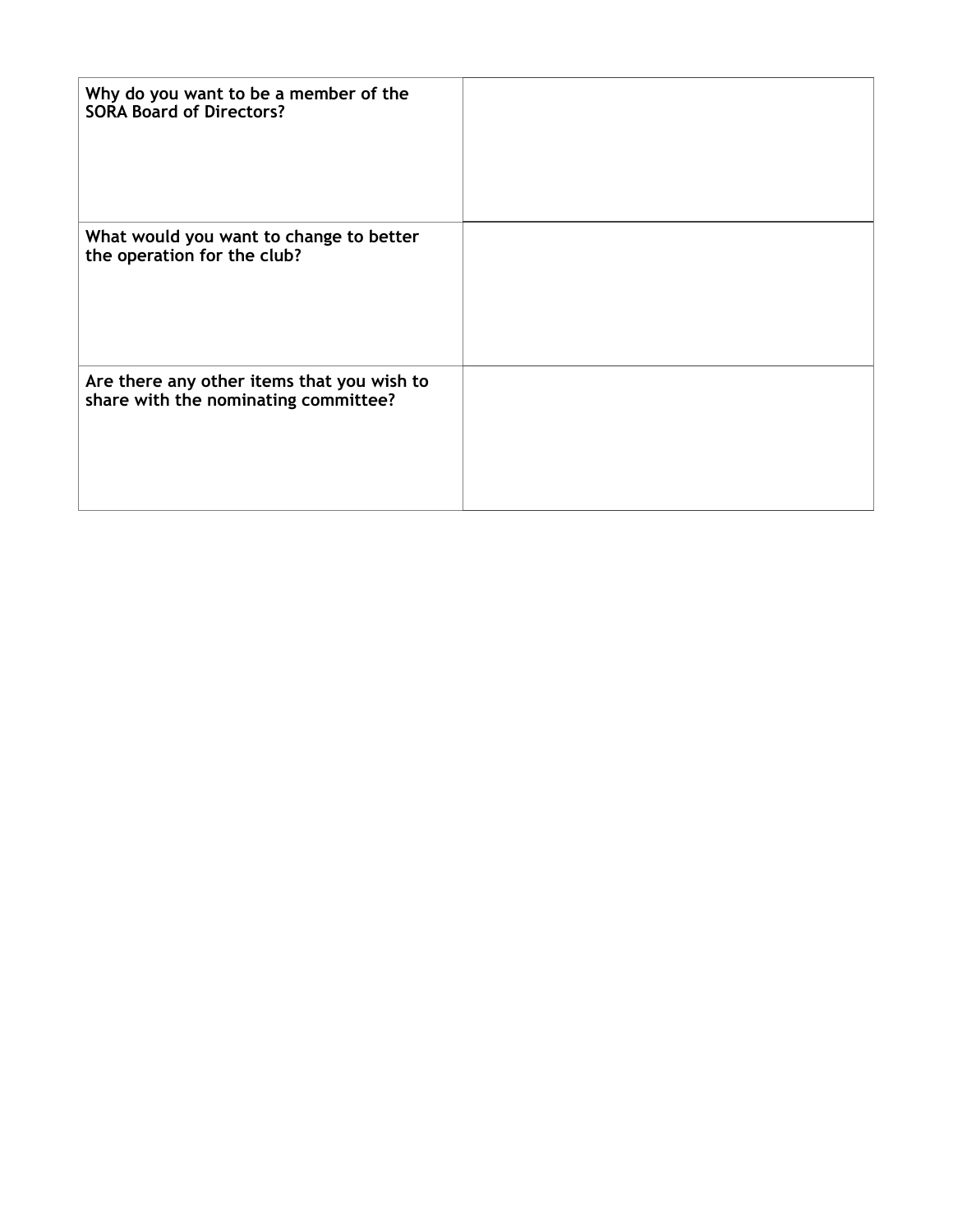The South Orlando Rowing Association Board of Directors includes the following five roles:

- 1. President
- 2. 1st Vice President
- 3. 2<sup>nd</sup> Vice President
- 4. Treasurer
- 5. Secretary

#### **Article 4 OFFICERS**

# 4.1 Number and Qualifications

The initial officers of the Corporation shall be a President, a Secretary and a Treasurer, each of whom shall be elected by the Board. Other officers and assistant officers may be elected or appointed by the Board, such officers and assistant officers to hold office for such period, have such authority and perform such duties as are provided in these Bylaws or as may be provided by resolution of the Board. Any officer may be assigned by the Board any additional title that the Board deems appropriate. Any two or more offices may be held by the same person.

# 4.2 Election and Term of Office

The officers of the corporation shall be elected each year by the Board at the annual meeting of the Board. Unless an officer dies, resigns, or is removed from office he or she shall hold office commencing at the beginning of the fiscal year following his or her election and terminating on the last day of that fiscal year or, if later, until his or her successor is elected. All officers may be re-elected.

#### 4.3 Resignation

Any officer may resign at any time by delivering written notice to the President, the Secretary or a Director, or by giving oral or written notice at any meeting of the Board. Any such resignation shall take effect at the time specified therein, or if the time is not specified, upon delivery thereof and, unless otherwise specified therein, the acceptance of such resignation shall not be necessary to make it effective.

#### 4.4 Removal

Any officer or agent elected or appointed by the Board may be removed from office, with or without cause, by the Board whenever in its judgment the best interests of the Corporation would be served thereby, but such removal shall be without prejudice to the contract rights, if any, of the person so removed.

# 4.5 Vacancies

A vacancy in any office created by the death, resignation, removal, disqualification, creation of a new office or any other cause may be filled by the Board for the unexpired portion of the term or for a new term established by the Board.

# 4.6 President

The President shall, subject to the Board's control, supervise and control all of the assets, business and affairs of the Corporation. The President may sign deeds, mortgages, bonds, contracts, or other instruments, except when the signing and execution thereof have been expressly delegated by the Board or by these Bylaws to some other officer or agent of the Corporation or are required by law to be otherwise signed or executed by some other officer or in some other manner. In general, the President shall perform all duties incident to the office of President and such other duties as are assigned to him or her by the Board from time to time.

# 4.7 Secretary

The Secretary shall be responsible for ensuring that minutes are recorded and maintained of meetings of the Board and of the Membership, and to the extent minutes are recorded of meetings of committees of the Board, that such minutes are maintained; see that all notices are duly given in accordance with the provision of these Bylaws or as required by law; be custodian of the corporate records of the Corporation and of the list of Members, or may appoint such person or entity as is appropriate to act as such custodian; ensure that records are kept of the name and address of each director and each officer; sign with the President, or other office authorized by the President or the Board, deeds, mortgages, bonds, contracts or other instruments; and in general perform all duties incident to the office of Secretary and such other duties as from time to time may be assigned to him or her by the President or the Board.